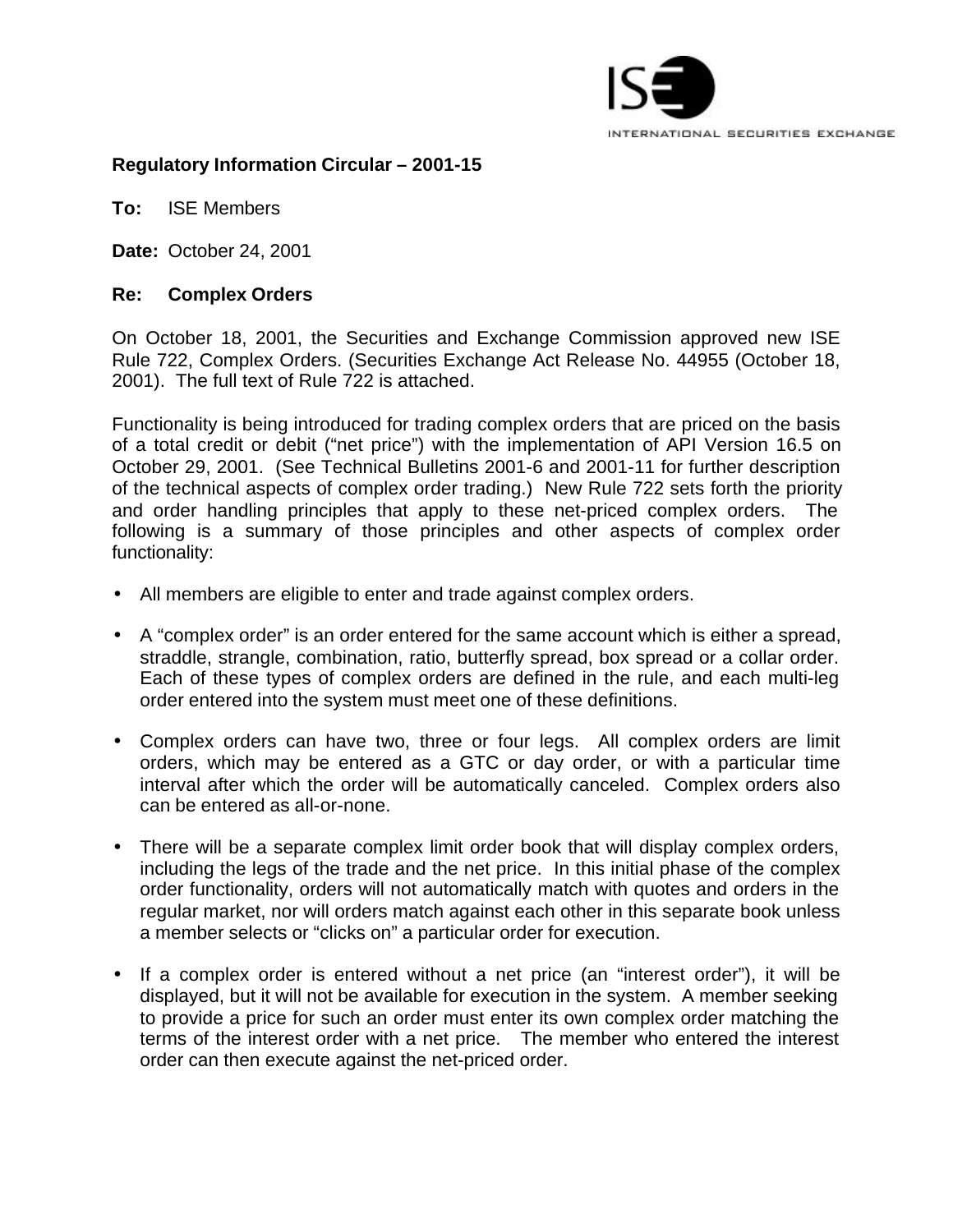- The execution rules for complex orders are similar to those on the other options exchanges. The system will not allow a complex order to be executed at a net price that requires any leg of the trade to be executed at a price that is inferior to the ISE best bid or offer. In addition, the system will not allow a complex order to be executed at a net price that requires a leg of the trade to be executed at the same price as the ISE best bid or offer if there is a Public Customer order on the book at that price, *unless* at least one other leg of the trade is executed at a price that improves upon the ISE best bid or offer. However, complex orders can be executed at a net price that requires the legs of the trade to be executed at the same price as the ISE best bid or offer ("at the corners") without restriction if there are no Public Customer orders on the book. There is no away-market price protection for complex orders.
- During this first phase of complex order functionality, a complex order will be executed only if the net price can be achieved in a multiple of the minimum tick applicable to the individual legs of the order.
- There is no "facilitation mechanism" available for complex orders. However, there is an exception to the 30 second exposure requirement contained in Rule 717(d) for complex orders if at least one of the legs is for 50 contract or more. Under the exception, an entering firm is permitted to execute up to 40% of a complex order as principal immediately upon the order's entry. The remaining portion of the order then must be exposed for at least 30 seconds before the entering firm may execute it as principal.
- Complex orders are not subject to the restrictions on order entry pertaining to the electronic generation of orders and multiple orders for the same beneficial account contained in Rules 717(f) and (h).

Any questions regarding the foregoing may be directed to the attention of Katherine Simmons, Vice President and Associate General Counsel (212-897-0233 or ksimmons@iseoptions.com) or Jennifer Lamie, Assistant General Counsel (212-897- 0234 or jlamie@iseoptions.com).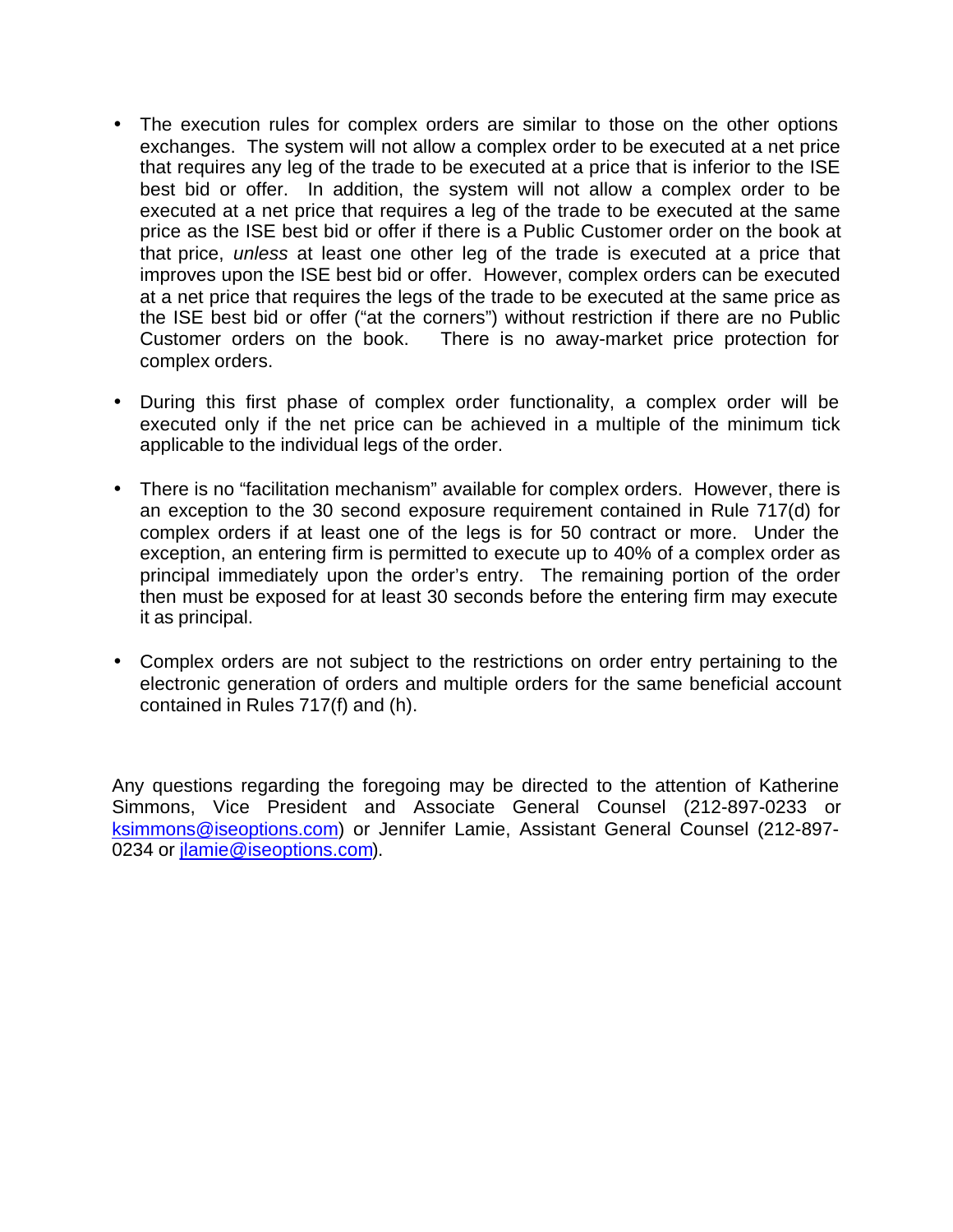## **Rule 722. Complex Orders**

(a) *Complex Orders Defined.* A complex order is any order for the same account as defined below:

(1*) Spread Order*. A spread order is an order to buy a stated number of option contracts and to sell the same number of option contracts, of the same class of options.

(2) *Straddle Order*. A straddle order is an order to buy (sell) a number of call option contracts and the same number of put option contracts on the same underlying security which contracts have the same exercise price and expiration date (e.g., an order to buy two XYZ July 50 calls and to buy two XYZ July 50 puts).

(3) *Strangle Order*. A strangle order is an order to buy (sell) a number of call option contracts and the same number of put option contracts in the same underlying security, which contracts have the same expiration date (e.g., an order to buy two ABC June 40 calls and to buy two ABC June 35 puts).

(4) *Combination Order.* A combination order is an order involving a number of call option contracts and the same number of put option contracts in the same underlying security and representing the same number of shares at option.

(5) *Stock-Option Order*. A stock-option order is an order to buy or sell a stated number of units of an underlying stock or a security convertible into the underlying stock ("convertible security") coupled with either (i) the purchase or sale of option contract(s) on the opposite side of the market representing either the same number of units of the underlying stock or convertible security or the number of units of the underlying stock necessary to create a delta neutral position; or (ii) the purchase or sale of an equal number of put and call option contracts, each having the same exercise price, expiration date, and each representing the same number of units of stock, as and on the opposite side of the market from, the stock or convertible security portion of the order.

(6) *Ratio Order*. A spread, straddle or combination order may consist of a different number of contracts, so long as the number of contracts differs by a permissible ratio. For purposes of this paragraph, a permissible ratio of contracts is any of the following: one-to-one, one-to-two and two-to-three.

(7) *Butterfly Spread Order.* A butterfly spread order is an order involving three series of either put or call options all having the same underlying security and time of expiration and, based on the same current underlying value, where the interval between the exercise price of each series is equal, which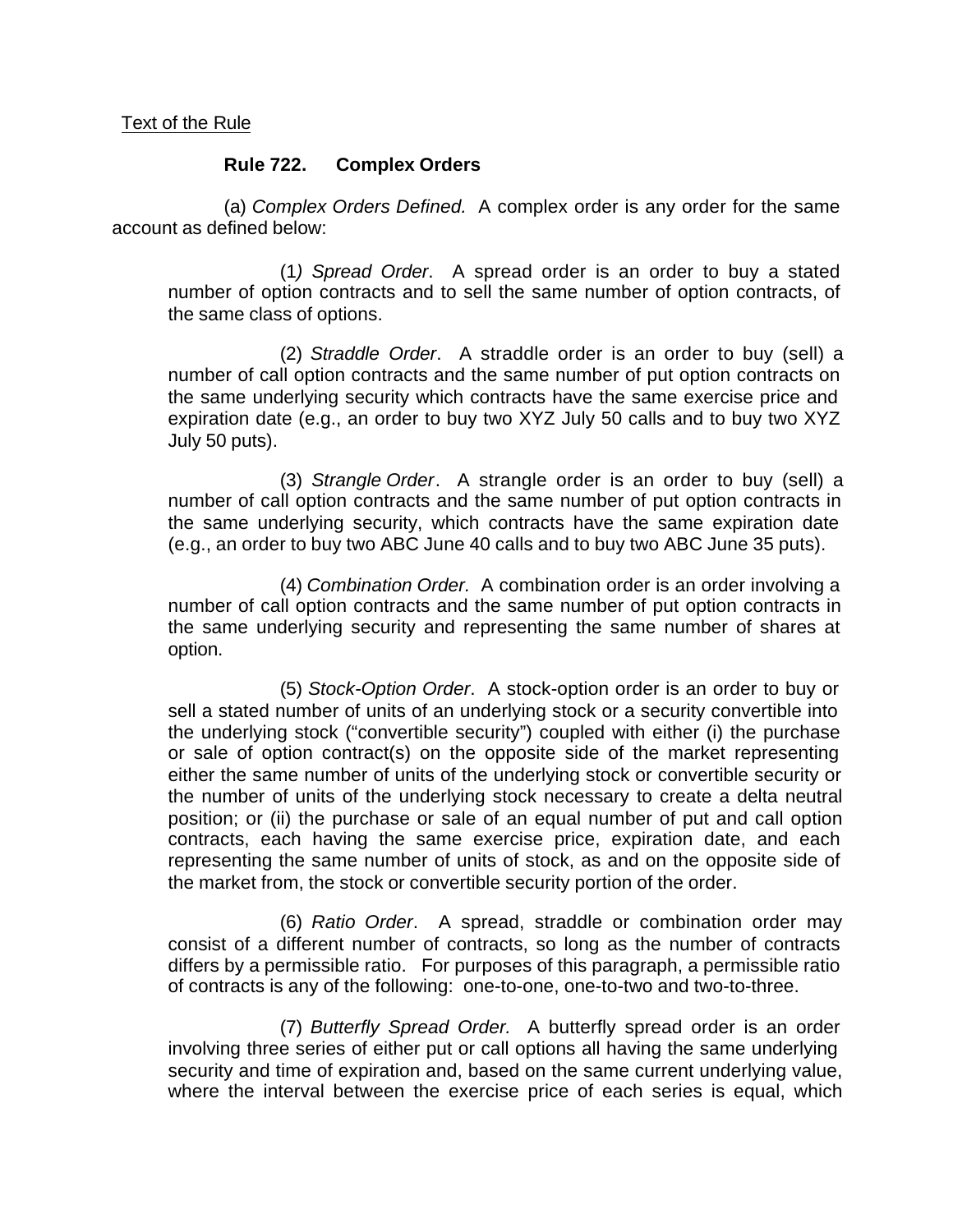orders are structured as either (i) a "long butterfly spread" in which two short options in the same series offset by one long option with a higher exercise price and one long option with a lower exercise price or (ii) a "short butterfly spread" in which two long options in the same series are offset by one short option with a higher exercise price and one short option with a lower exercise price.

(8) *Box Spread Order.* A box spread order is an order involving (a) a long call option and a short put option with the same exercise price, coupled with (b) a long put option and a short call option with the same exercise price; all of which have the same underlying security and time of expiration.

(9) *Collar Order*. A collar order is an order involving the sale of a call option coupled with the purchase of a put option in equivalent units of the same underlying security having a lower exercise price than, and same expiration date as, the sold call option.

(b) *Applicability of Exchange Rules.* Except as otherwise provided in this Rule, complex orders shall be subject to all other Exchange Rules that pertain to orders generally.

(1) *Minimum Increments.* Bids and offers on complex orders may be expressed in any decimal price regardless of the minimum increments otherwise appropriate to the individual legs of the order. Complex orders expressed in net price increments that are not multiples of the minimum increment are not entitled to the same priority under subparagraph (b)(2) of this Rule as such orders expressed in increments that are multiples of the minimum increment.

 (2) *Complex Order Priority*. Notwithstanding the provisions of Rule 713, a complex order, as defined in paragraph (a) of this Rule, may be executed at a total credit or debit price with one other member without giving priority to bids or offers established in the marketplace that are no better than the bids or offers comprising such total credit or debit; provided, however, that if any of the bids or offers established in the marketplace consist of a Public Customer limit order, the price of at least one leg of the complex order must trade at a price that is better than the corresponding bid or offer in the marketplace. Under the circumstances described above, the option leg of a stock-option order, as defined in subparagraph (a)(5)(i) of this Rule, has priority over bids and offers established in the marketplace by Non-Customer orders and market maker quotes that are no better than the price of the options leg, but not over such bids and offers established by Public Customer Orders. The option legs of a stock-option order as defined in subparagraph (a)(5)(ii), consisting of a combination order with stock, may be executed in accordance with the first sentence of this subparagraph (b)(2).